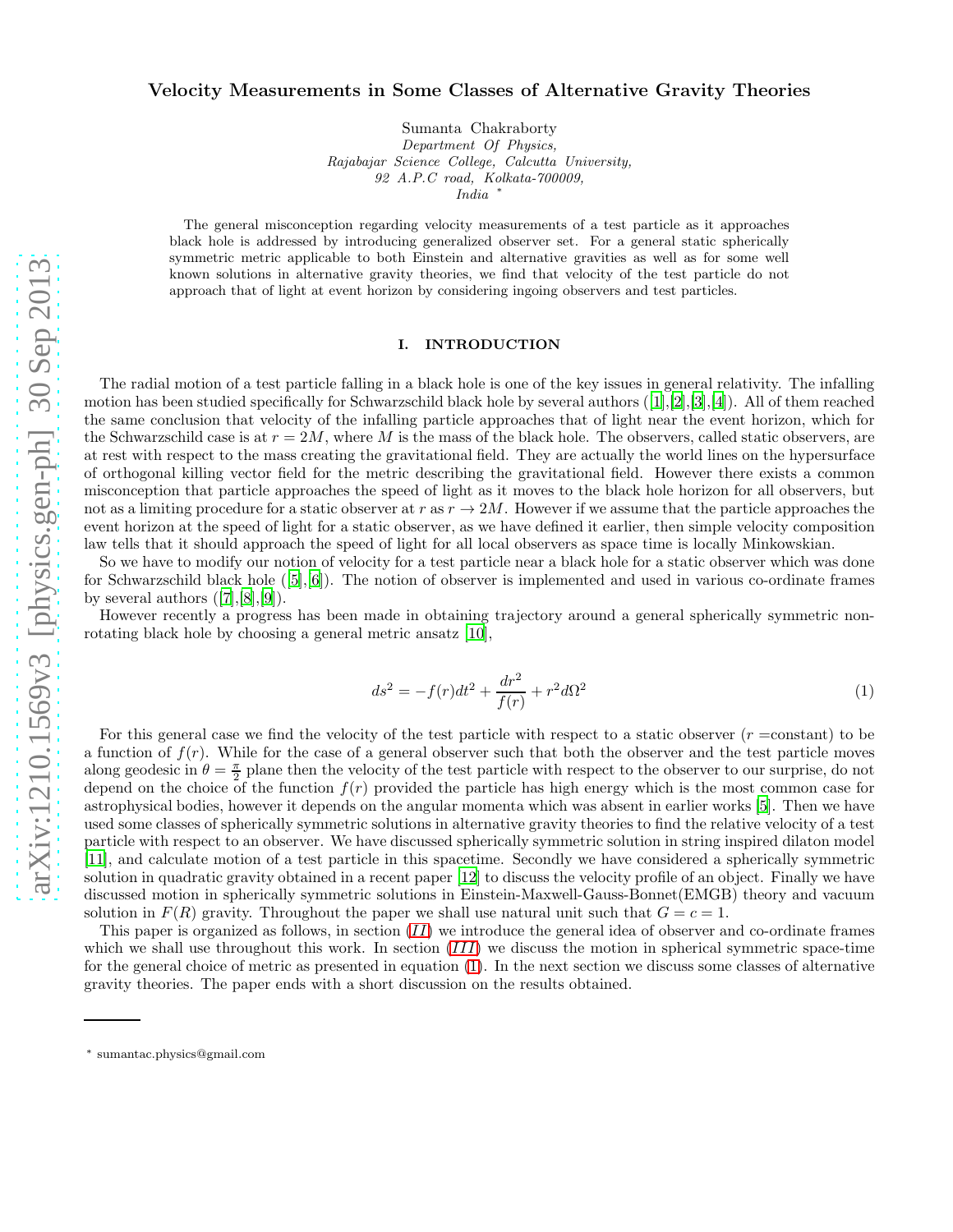# <span id="page-1-0"></span>II. CO-ORDINATE SYSTEM, REFERENCE FRAMES AND OBSERVERS

The mathematical beauty of general relativity is the freedom of choice of coordinates in the description of physical phenomenon. We could choose any co-ordinate system as we wish, this choice might be taken in favor of the symmetry involved in the problem. Also the co-ordinates are not sufficient we need reference frame as well. However the coordinate system and reference frames are not independent, for example in one reference frame one set of co-ordinates may be important while it could change in other reference frame. However in literature [\[3](#page-15-2)] it is often seen that co-ordinate system and reference frames are used interchangeably. However in our discussion we find the use of "reference frame" and "co-ordinate system" to be distinct. By reference frame we shall mean a set of observers to take measurements, for example the set of all observers moving in a time like geodesic form a reference frame, whereas co-ordinate system refer to numbers specified over the whole space time manifold.

In special relativity an infinite lattice work of sticks and clocks [\[13\]](#page-15-12) suffice to define a unique reference frame. However in general relativity we cannot have such rigid framework since the space time is Minkowskian only locally, so we replace this rigid system by a fluid [\[4](#page-15-3)]. In a strictly mathematical sense the set of observers represents a set of future pointing time like congruence, which is a three parameter family of curves  $x^{\mu}(\lambda, y^{i})$ , where  $\lambda$  is an affine parameter defined over the path, and  $y^i$  labels the spatial parts of the curve.

Observer in general theory is very local and it is a material particle parameterized by proper time. An observer field i.e. its velocity field u on the manifold M is stationary provided there exist a smooth function f greater than 0, such that  $fu = \xi$  is a killing vector field, so the lie derivative of the metric with respect to the vector field  $\xi$  vanishes (i.e.  $L_{\xi}g_{\mu\nu}=0$ ).

There is a natural way for an u-observer to define the speed of any particle with four velocity  $t^{\mu}$  as it passes an event  $p \in M$ , then the observer measure the square of the speed at event p to yield [\[5\]](#page-15-4),

<span id="page-1-2"></span>
$$
v^2 = \frac{(g_{\mu\nu} + u_{\mu}u_{\nu})t^{\mu}t^{\nu}}{(u_{\alpha}t^{\alpha})^2} \tag{2}
$$

Then we have  $g_{\mu\nu}t^{\mu}t^{\nu} = -1$  and as well as  $u_{\mu}u_{\nu}t^{\mu}t^{\nu} = (u_{\alpha}t^{\alpha})^2$ . Thus the above relation can be simplified to yield,

<span id="page-1-6"></span>
$$
v^2 = 1 - \frac{1}{(u^{\mu}t_{\mu})^2} \tag{3}
$$

Note that the two velocities  $u^{\mu}$  and  $t^{\mu}$  are time like as observer and the test particle are both time like.

### <span id="page-1-1"></span>III. MOTION IN A GENERAL SPHERICALLY SYMMETRIC SPACE TIME

### A. Test Particle Geodesic

We shall assume that our test particle is confined to a plane which is generally chosen as  $\theta = \pi/2$  for calculational simplicity and as well as we have spherical symmetry so if we discuss the situation for some specified  $\theta$  plane then it would be the same for all. Thus this no longer represent a radially ingoing particle but a more generalized case where the particle has two variables to specify namely,  $(r, \phi)$ . The motion is determined by the Euler equations corresponding to the lagrangian formed as  $2L = g_{\mu\nu}\dot{x}_{\mu}\dot{x}_{\nu}$ , Which has the following explicit form (using equation [\(1\)](#page-0-0)),

<span id="page-1-3"></span>
$$
2L = -f(r)\dot{t}^2 + \frac{1}{f(r)}\dot{r}^2 + r^2\dot{\phi}^2\tag{4}
$$

where dot denotes differentiation with respect to proper time of the particle. This equation can be written in terms of the particle proper time and then along the orbit we have  $2L = -1$ . This finally leads to,

<span id="page-1-4"></span>
$$
d\tau^2 = f(r)dt^2 - \frac{1}{f(r)}dr^2 - r^2d\phi^2 = f(r)dt^2[1 - v^2]
$$
\n(5)

where

<span id="page-1-5"></span>
$$
v^2 = \frac{1}{f(r)^2} \left(\frac{dr}{dt}\right)^2 + \frac{r^2}{f(r)} \left(\frac{d\phi}{dt}\right)^2 \tag{6}
$$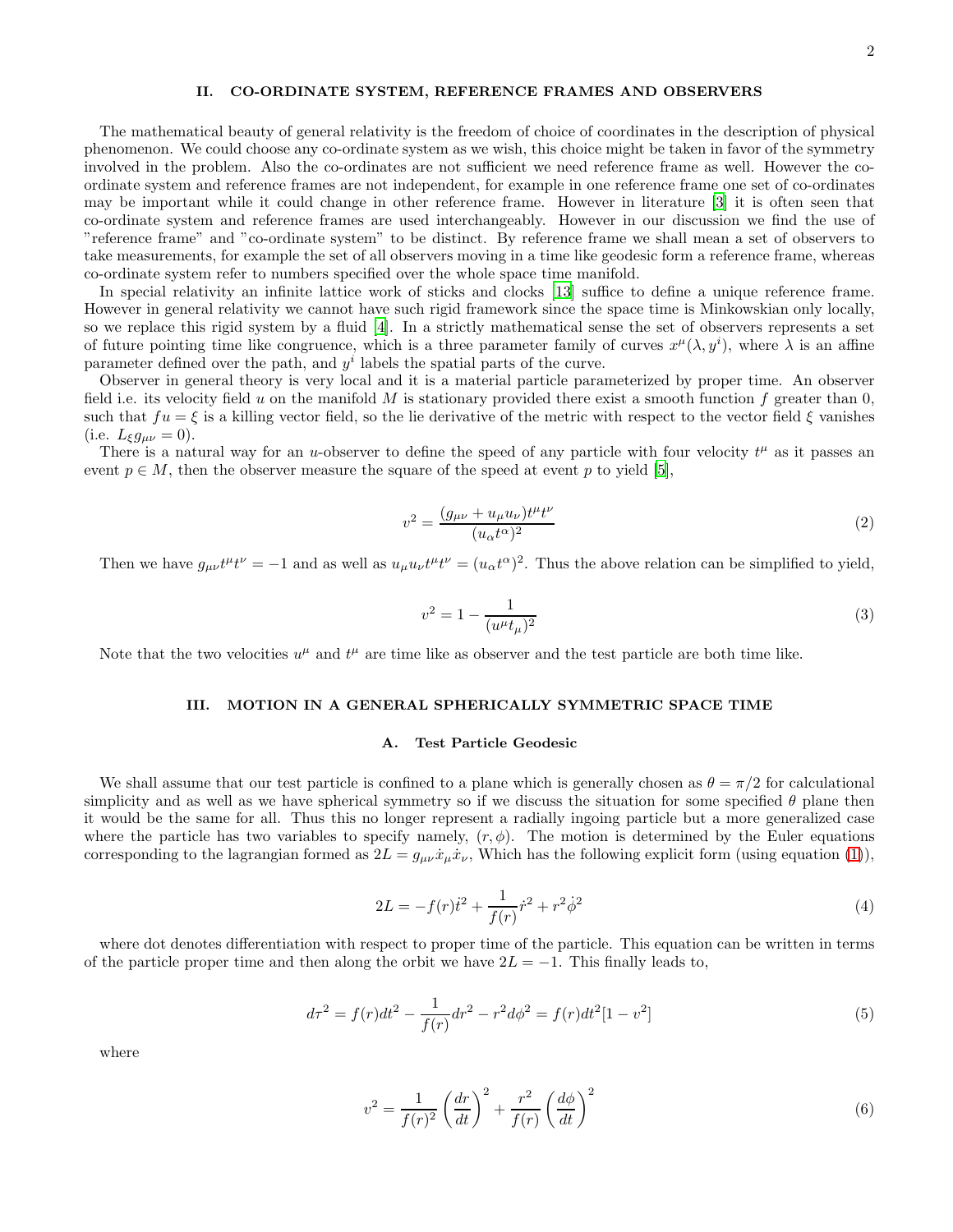This is the velocity of the particle with respect to a static observer (r=constant) as illustrated by plugging  $u^{\mu}$  =  $(1,0,0,0)$  in equation [\(2\)](#page-1-2); i.e. the particle moves through a distance  $\frac{1}{\sqrt{f}}\sqrt{dr^2+r^2fd\phi^2}$  in a proper time given by  $\sqrt{f}dt$ , where from now on we shall use simply f for  $f(r)$  due to notational simplicity.

Since the lagrangian as given in [\(4\)](#page-1-3) do not contain t explicitly we have a constant of motion which is nothing but the energy of the particle and it is given by,

<span id="page-2-0"></span>
$$
-\frac{\partial L}{\partial \dot{t}} = f\dot{t} = E\tag{7}
$$

This constant of motion actually originates from the killing vector field  $\frac{\partial}{\partial t}$ , this can be phrased as, if the 4-velocity of the particle  $t^a$  is a geodesic, then we have  $\nabla_t t = 0$ . From [\(5\)](#page-1-4) and [\(7\)](#page-2-0) we have obtained,

<span id="page-2-1"></span>
$$
v = \sqrt{1 - \frac{f}{E^2}}\tag{8}
$$

Also the energy can be determined from the initial value of radius and velocity using [\(8\)](#page-2-1) such that,  $E^2 = \frac{f(R)}{1 - r^2}$  $rac{J(R)}{1-v_0^2}$ . Where  $R$  is the initial radial co-ordinate and  $v_0$  is the initial velocity.

We have another constant of motion in this case which corresponds to the angular momentum of the particle and could be given by,

$$
\dot{\phi} = \frac{L}{r^2} \tag{9}
$$

Thus finally the velocity in proper frame on the plane  $\theta = \frac{\pi}{2}$  is given by,

$$
\left(\frac{dr}{d\tau}\right)^2 = \left(\frac{dr}{dt}\right)^2 \left(\frac{dt}{d\tau}\right)^2 = E^2 - V^2
$$
\n(10)

where  $V^2 = f \left[ 1 + \frac{r^2}{f^2} E^2 \left( \frac{d\phi}{dt} \right)^2 \right] = f \left[ 1 + \frac{L^2}{r^2} \right]$  $\frac{L^2}{r^2}\bigg].$ 

Thus the 4-velocity components for the geodesic particle specified by energy and angular momentum is given by,

<span id="page-2-2"></span>
$$
t^{\mu} = \left(\frac{E}{f}, \sqrt{E^2 - V^2}, 0, \frac{L}{r^2}\right)
$$
 (11)

written in terms of the constants of motion E and L. As a check we can use the identity  $t_{\mu}t^{\mu} = -1$ . Thus equation [\(11\)](#page-2-2) represents the four velocity of a test particle in a space-time metric given by equation [\(1\)](#page-0-0).

### B. Static Limit

In some cases the velocity is measured in terms of proper time, as determined by clocks synchronized along trajectory of the particle. The velocity in case of radial particle is given by [\[1\]](#page-15-0),

<span id="page-2-3"></span>
$$
v^2 = \left(g_{00} + g_{01} \frac{dx^1}{dx^0}\right)^{-2} \left(g_{01}^2 - g_{00}g_{11}\right) \left(\frac{dx^1}{dx^0}\right)^2\tag{12}
$$

When we generalize this result to our case where we have three co-ordinates  $x^0$ ,  $x^1$  and  $x^3$  (since  $x^2 = \theta = constant$ ), then velocity expression generalizes to,

<span id="page-2-4"></span>
$$
v^{2} = \frac{\left(g_{10}^{2} - g_{00}g_{11}\right)\left(\frac{dx^{1}}{dx^{0}}\right)^{2} + \left(g_{30}^{2} - g_{00}g_{33}\right)\left(\frac{dx^{3}}{dx^{0}}\right)^{2} + 2\left(g_{10}g_{30} - g_{13}g_{00}\right)\frac{dx^{1}}{dx^{0}}\frac{dx^{3}}{dx^{0}}}{\left(g_{00} + g_{10}\frac{dx^{1}}{dx^{0}} + g_{30}\frac{dx^{3}}{dx^{0}}\right)^{2}}
$$
\n(13)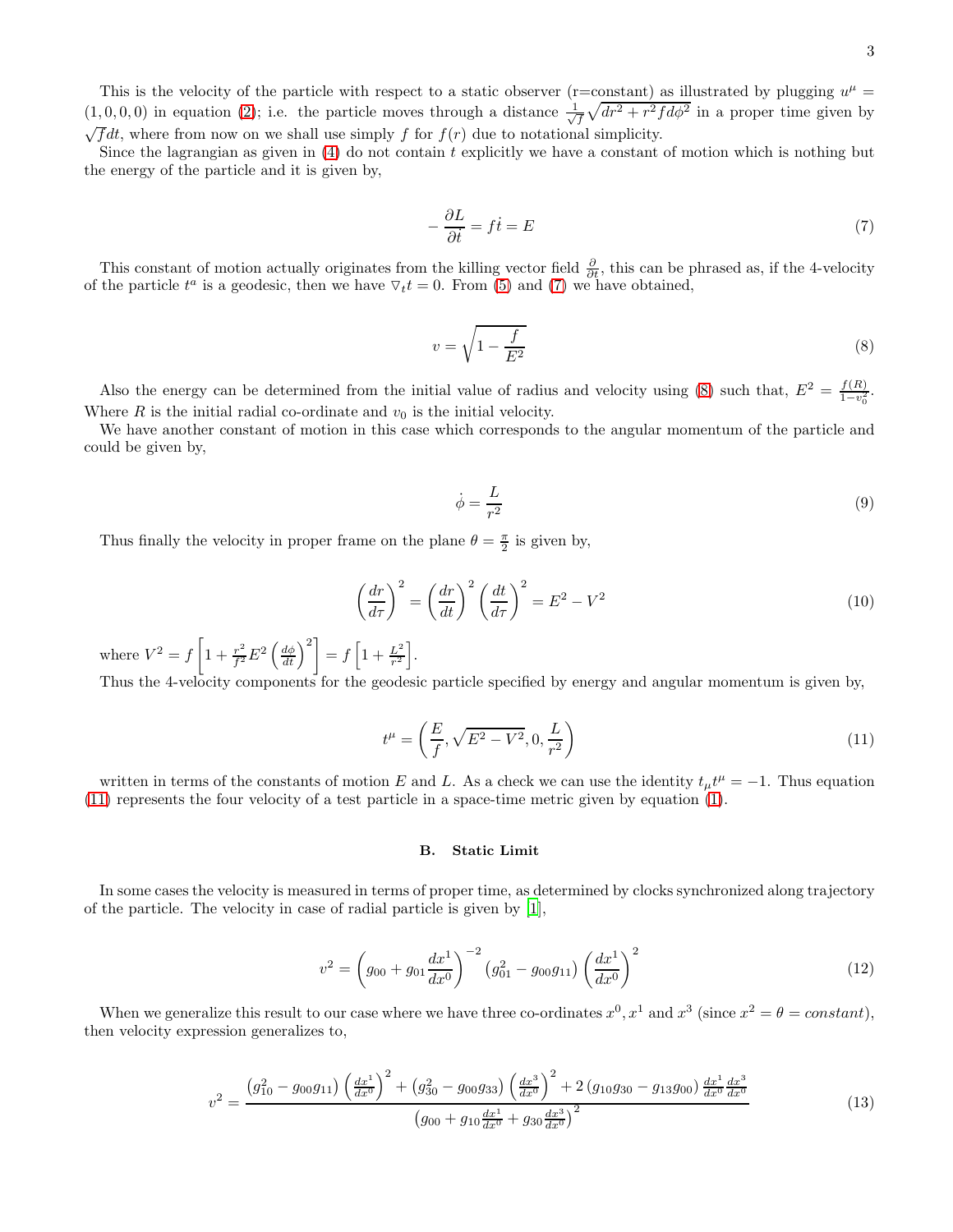<span id="page-3-0"></span>
$$
v^2 = \frac{1}{f^2} \left(\frac{dr}{dt}\right)^2 + \frac{r^2}{f} \left(\frac{d\phi}{dt}\right)^2 \tag{14}
$$

which is completely identical to  $(6)$ . This definition has co-ordinate invariance. The 4 velocity has components  $u_{\mu} = (-g_{00})^{-1/2} g_{\mu 0}$  and that for the particle reduces to  $t^{\mu} = (\frac{dx^0}{d\tau}, \frac{dx^1}{d\tau}, 0, \frac{dx^3}{d\tau})$ . Thus using equation [\(3\)](#page-1-6) we obtain the same equation as [\(14\)](#page-3-0).

From equation [\(8\)](#page-2-1) we see that as  $f(r) = 0$ , the velocity is equal to 1. Hence for static observers v approaches the speed of light at the event horizon and they predict faster than light speed inside event horizon.

It might seem at first sight that this result has nothing to do with  $f(r) = 0$  but is connected to the co-ordinate system. However it has nothing to do with co-ordinate system but with the observer. So we should generalize our observer set.

Also no observer can be at rest at  $r = 2M$  except photon, with respect to photon all particle traverse at speed of light. To get a clear view we discuss the acceleration of a static observer in the field of the gravitating body. The acceleration is necessary as in general relativity an observer at rest is not geodesic and is accelerated.

The four acceleration field is defined as,

$$
a^{\eta} = u^{\eta}_{;\mu} u^{\mu} = \left( u^{\eta}_{,\mu} + u^{\alpha} \Gamma^{\eta}_{\alpha\mu} \right) \tag{15}
$$

The only non zero component is given by using the definition of four velocities for static observers,  $u_{\mu} = \frac{g_{\mu} \delta}{\sqrt{g}}$  $\frac{g_{\mu 0}}{-g_{00}}$  to yield,

<span id="page-3-2"></span>
$$
a^1 = \frac{1}{2} \frac{df}{dr} \tag{16}
$$

So acceleration depends on the function  $f(r)$ .

### C. Ingoing Observers

We consider motion of two particles such that the four velocities are given by,

$$
t^{\mu} = \left(\frac{E_1}{f}, \sqrt{E_1^2 - V_1^2}, 0, \frac{L_1^2}{r^2}\right) u^{\nu} = \left(\frac{E_2}{f}, \sqrt{E_2^2 - V_1^2}, 0, \frac{L_2^2}{r^2}\right)
$$
\n(17)

Hence we obtain the following result,

$$
t^{\mu}u_{\mu} = g_{\mu\nu}t^{\mu}u^{\nu} = -\frac{E_1E_2}{f} + \frac{\sqrt{(E_1^2 - V_1^2)(E_2^2 - V_1^2)}}{f} + \frac{L_1L_2}{r^2}
$$
(18)

Thus we obtain,

$$
(t^{\mu}u_{\mu})^2 = \left(\frac{E_1E_2}{f}\right)^2 \left[1 - \frac{fL_1L_2}{r^2E_1E_2} - \sqrt{(1 - fa_1)(1 - fa_2)}\right]^2
$$
\n(19)

Where,  $a_1 = \frac{1}{E_1^2} \left( 1 + \frac{L_1^2}{r^2} \right)$  and  $a_2 = \frac{1}{E_2^2} \left( 1 + \frac{L_2^2}{r^2} \right)$ . Simplifying and rearranging terms we have obtained that,

<span id="page-3-1"></span>
$$
(t^{\mu}u_{\mu})^2 = E_1^2 E_2^2 \left[ \frac{1}{2} \left( a_1 + a_2 \right) - \frac{L_1 L_2}{r^2 E_1 E_2} \right]^2 \tag{20}
$$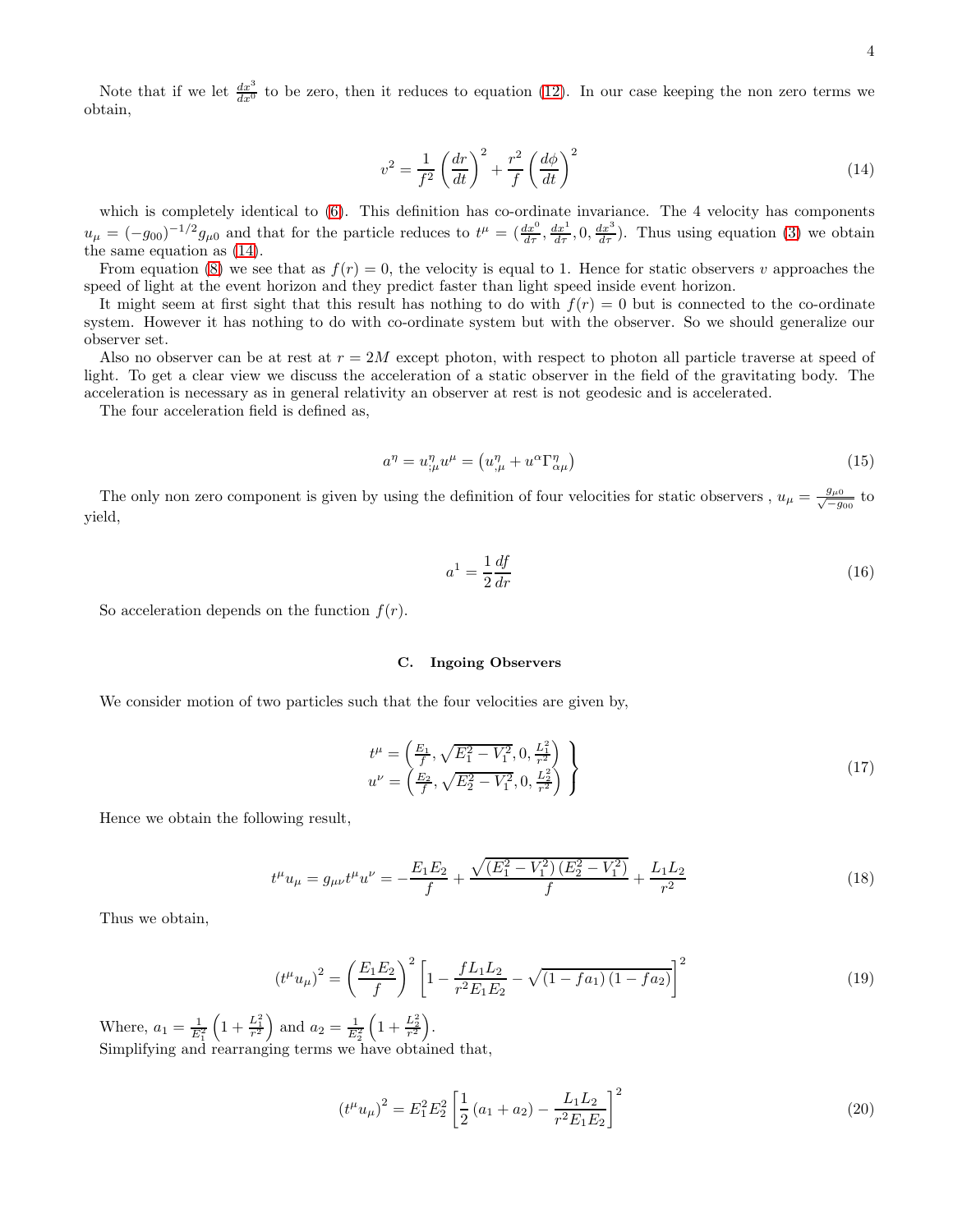

<span id="page-4-1"></span>FIG. 1: The figure shows variation of  $v^2$  with radial co-ordinate r for different choice of  $E_1, E_2, L_1$  and  $L_2$ .



<span id="page-4-2"></span>FIG. 2: The figure shows variation of  $v^2$  with test particle energy for different observer energy and radial distance.

We know that the relative velocity could be given by,  $v^2 = 1 - \frac{1}{(u^{\mu}t_{\mu})^2}$ . Thus using equation [\(20\)](#page-3-1) and assuming that energy of both the particle and the observer are high enough or the distance is large enough we ultimately arrive at,

<span id="page-4-0"></span>
$$
v^2 = 1 - \frac{4}{E_1^2 E_2^2 \left[ \left( \frac{1}{E_1^2} + \frac{1}{E_2^2} \right) + \frac{1}{r^2} \left( \frac{L_1}{E_1} - \frac{L_2}{E_2} \right)^2 \right]^2}
$$
(21)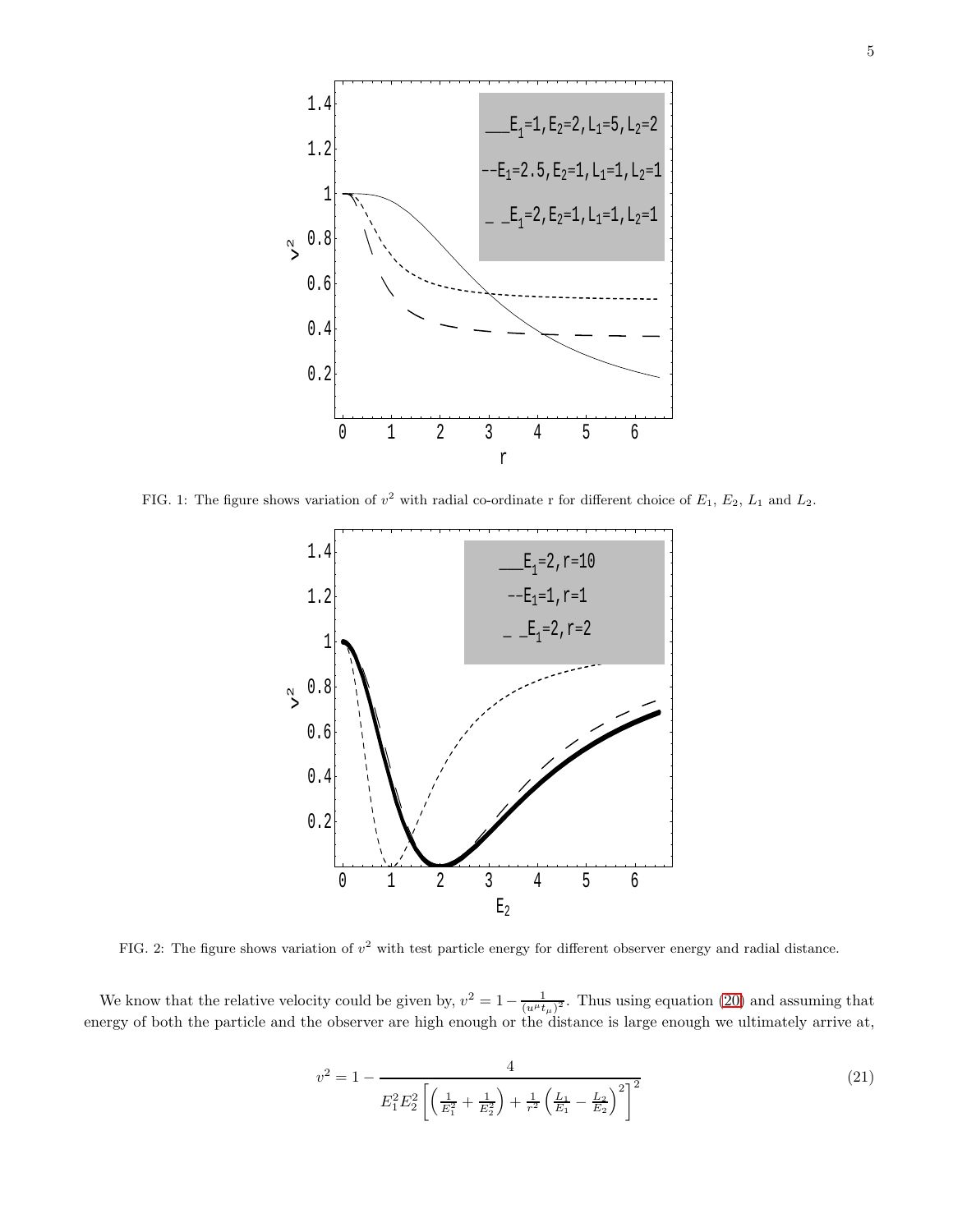

<span id="page-5-0"></span>FIG. 3: The figure shows variation of  $v^2$  with test particle angular momentum for different choices of test particle energy.



<span id="page-5-1"></span>FIG. 4: The figure shows variation of  $v^2$  with  $E_2$  and r.

Note that as  $r \to 0$  the velocity approaches that of light i.e.  $v = 1$ . However if the particle and the observer has the same impact parameter i.e.  $\frac{L_1}{E_1} = \frac{L_2}{E_2}$  then even if  $r \to 0$  the velocity does not approach 1, which is a very interesting result. Also at short distance the velocities and hence energies are very high so  $a_1$  and  $a_2$  are small quantities, however at large distance not  $a_1$  and  $a_2$  but  $f(r)$  become smaller and thus as they appear in product form in the velocity expression it holds good for all r. Thus we can say that equation [\(21\)](#page-4-0) is a general result. This result is valid in spherically symmetric solutions for Einstein gravity like the Schwarzschild and Reissner-Nordström solutions but also for the Einstein-Maxwell-Gauss Bonnet theory. There exists two additional well known spherically symmetric solution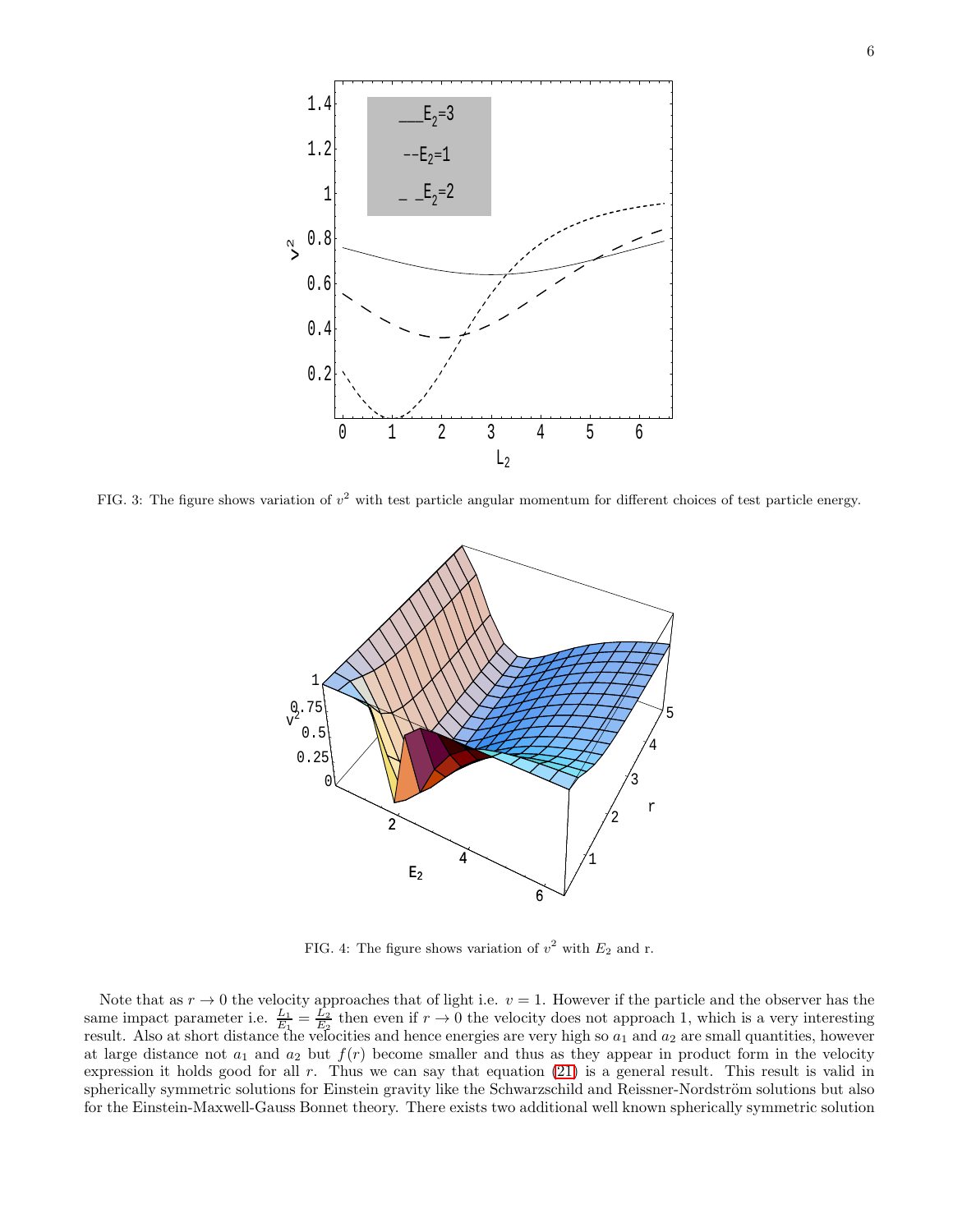but they do not have the form used. So we shall consider them in the next two sections.

Note from figure[-1,](#page-4-1) as radial co-ordinate of the particle is decreased the velocity remain less than speed of light. As  $r \to 0$  the velocity also approaches 1 in our system of units, which is justified and shows the actual motion that happen as the particle moves within the event horizon. It is also clear that with increase of the energy of the particle the velocity increases and it also increases with increasing the angular momenta.

From figure[-2](#page-4-2) we see that as energy of the particle is increased we get a interesting behavior, at first it decreases and become zero, then it again increases. Thus here the combined quantity in the denominator becomes 4. This happens when  $E_1$  coincides with  $E_2$  (see the figure), as we have chosen  $L_1 = L_2$  (see equation [21\)](#page-4-0). However changing the radius has a very small effect on velocity profile.

From figure[-3](#page-5-0) we find that velocity varies with angular momentum in some what the same manner as it does with energy. However by proper choice of  $E_2 = E_1$  the velocity can be made zero when  $L_2 = E_2$  as we have chosen other parameters such that  $L_1 = E_1$ , since under this condition the denominator in equation [\(21\)](#page-4-0) become 4. As well as we can eliminate that zero by changing  $E_2$ .

Figure[-4](#page-5-1) shows the variation of velocity both with radial co-ordinate and the energy of the particle. This graph merely shows combined effects of varying radius and energy as we have illustrated in earlier graphs.

# IV. MOTION FOR SOME CLASSES OF ALTERNATIVE GRAVITY THEORIES

Current theoretical cosmology has two fundamental problems, namely inflation and late time acceleration of the universe. The usual scenarios used to explain both these accelerating cosmology epochs are to develop acceptable dark energy model, such as: scalar, spinor, cosmological constant and higher dimensions. Even if such a scenario seems to be partially succesful it is hindered by the coupling with usual matter, compatibility with standard elementary particle theories.

However another natural choice is the classical generalization of general relativity, called modified gravity or alternative gravity theory([\[20\]](#page-15-13), [\[21](#page-15-14)],[\[22\]](#page-15-15),[\[23\]](#page-15-16)). Thus a gravitational alternative to explain inflation and dark energy seems very reasonable on the ground of the expectation that general relativity is just an approaximation that is valid at small curvature. A sector of modified gravity containing the gravitational terms relevent at high energy produced the inflationary epoch. During evolution curvature decreases and general relativity describes to an good approaximation the intermediate universe. With a furthur decrease of curvature as sub-dominant terms grow we see a transition from deceleration to cosmic acceleration. There exists traditional  $F(R)$ , string inspired models, scalar tensor theory, Gauss-Bonnet theory and some other models. In the next subsections we shall discuss motion of a test particle and hence its velocity in four spherically symmetric solutions for different alternative gravity theories.

#### A. Motion in Dilaton Coupled Electromagnetic Field

Static uncharged black hole in general relativity are described by Schwarzschild solution. If mass of the black hole is much large compared to Planck mass then this also, to a good approximation, describes the uncharged black hole in string theory except regions near singularity. However there was some departure from the schwarzschild scenario when an exact calculation is made [\[12\]](#page-15-11). We shall discuss this solution later in this work. From now on we shall assume that the above assertion is correct. However for Einstein-Maxwell solutions the string inspired theory differ widely from the known classical solution i.e. the Reissner-Nordström solution.

The dilaton coupling with  $F^2$  implies that every solution with non zero  $F_{\mu\nu}$  will come with a non zero dilaton. Thus the charged black hole solution in general relativity (which is the Reissner-nordström solution) appears in a new form in string theory due to the presence of dilaton. The effective four dimensional low energy Lagrangian obtained from string theory is,

$$
S = \int d^4x \sqrt{-g} [-R + e^{-2\Phi} F^2 + 2(\nabla \Phi)^2]
$$

where  $F_{\mu\nu}$  is the Maxwell field associated with a  $U(1)$  subgroup of  $E_8\times E_8$  or  $Spin(32)/Z_2$ . We have set the remaining gaugefields and antisymmetric tensor field  $H_{\mu\nu\rho}$  to zero and  $\Phi$  is the dilaton field  $([11],[14],[15],[16],[17],[18],[19])$  $([11],[14],[15],[16],[17],[18],[19])$  $([11],[14],[15],[16],[17],[18],[19])$  $([11],[14],[15],[16],[17],[18],[19])$  $([11],[14],[15],[16],[17],[18],[19])$  $([11],[14],[15],[16],[17],[18],[19])$  $([11],[14],[15],[16],[17],[18],[19])$  $([11],[14],[15],[16],[17],[18],[19])$  $([11],[14],[15],[16],[17],[18],[19])$  $([11],[14],[15],[16],[17],[18],[19])$  $([11],[14],[15],[16],[17],[18],[19])$  $([11],[14],[15],[16],[17],[18],[19])$  $([11],[14],[15],[16],[17],[18],[19])$  $([11],[14],[15],[16],[17],[18],[19])$  $([11],[14],[15],[16],[17],[18],[19])$ . Extremizing with respect to the  $U(1)$  potential  $A_\mu$ ,  $\Phi$  and  $g_{\mu\nu}$  leads to the following field equations,

<span id="page-6-0"></span>
$$
(a)\nabla_{\mu} (e^{-2\Phi}F^{\mu\nu}) = 0
$$
  
\n
$$
(b)\nabla^2 \Phi + \frac{1}{2}e^{-2\Phi}F^2 = 0
$$
  
\n
$$
(c)R_{\mu\nu} = 2\nabla_{\mu}\Phi\nabla_{\nu}\Phi + 2e^{-2\Phi}F_{\mu\lambda}F^{\lambda}_{\nu} - \frac{1}{2}g_{\mu\nu}e^{-2\Phi}F^2
$$
\n
$$
(22)
$$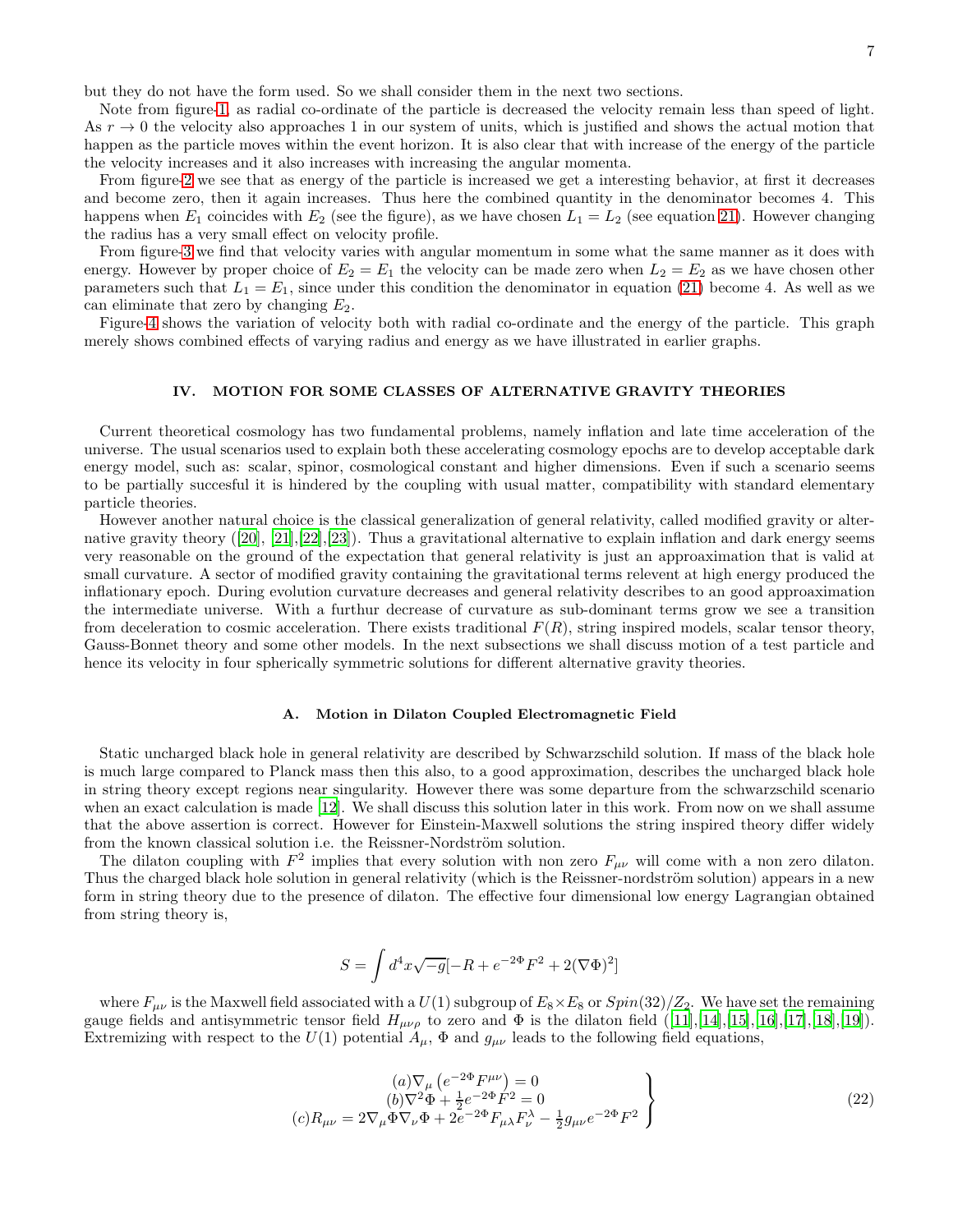The static spherically symmetric solution corresponding to the above field equation [\(22\)](#page-6-0) would give the following line element as, [\[11\]](#page-15-10)

$$
ds^{2} = -(1 - \frac{2M}{r})dt^{2} + \frac{1}{(1 - \frac{2M}{r})}dr^{2} + r(r - e^{2\Phi_{0}}\frac{Q^{2}}{M})d\Omega^{2}
$$

where,  $d\Omega^2 = d\theta^2 + \sin^2\theta d\phi^2$ . Once again due to isometry we have taken our motion in the equatorial plane such that,  $d\Omega^2 = d\phi^2$ . Here  $\Phi_0$  is the asymptotic value of dilaton and Q represents the black hole charge. Note that this is almost identical to the Schwarzschild metric, with a difference that areas of spheres of constant r and t now depend on Q. In particular the surface  $r = \frac{Q^2 e^{2\Phi_0}}{M}$  is singular. Also  $r = 2M$  is the regular event horizon. Also the evolution of the scalar field  $\Phi$  could be given by,

$$
e^{-2\Phi} = e^{-2\Phi_0} - \frac{Q^2}{Mr} \tag{23}
$$

We can define the dilaton charge as,

$$
D = \frac{1}{4\pi} \int d^2 \sigma^\mu \nabla_\mu \Phi
$$

where the integral is over a two sphere at spatial infinity and  $\sigma^{\mu}$  is the normal to the two sphere at spatial infinity. For charged black hole this leads to,

$$
D = -\frac{Q^2 e^{2\Phi_0}}{2M}
$$
 (24)

Here D depends on the asymptotic value of dilaton field, which is determined once M and Q are given and is always negative. Note that the actual dependance on dilaton field is described by,  $e^{-\Phi/M_{pl}}$ . Since we have walked in the unit  $M_{pl} \sim 1$  we have the term modified to  $e^{-\Phi}$ . so as  $\Phi \to \Phi_0 \sim M_{pl}$ , this term is expected to become significant.

Now we write the above metric in a generalized form,

$$
2L = -f(r)\dot{t}^2 + \frac{1}{f(r)}\dot{r}^2 + g(r)\dot{\phi}^2\tag{25}
$$

As usual we have  $f(r) = (1 - \frac{2M}{r})$  and  $g(r) = r(r - e^{2\Phi_0} \frac{Q^2}{M})$ , however due to notational simplicity we have taken them to be simply f and g respectively. Then the velocity has the following expression,

<span id="page-7-0"></span>
$$
v^2 = \frac{1}{f^2} \left(\frac{dr}{dt}\right)^2 + \frac{g}{f} \left(\frac{d\phi}{dt}\right)^2 \tag{26}
$$

The potential has the following expression which could be given by,

$$
V^2 = f\left(1 + \frac{L^2}{g}\right) \tag{27}
$$

Thus 4-velocity components are given by for this potential to yield,

$$
t^{\mu} = \left(\frac{E}{f}, -\sqrt{E^2 - V^2}, 0, \frac{L}{g}\right)
$$
 (28)

Note that for this case as well we have the following result  $t^{\mu}t_{\mu} = -1$ . If we have used equation [\(13\)](#page-2-4) then we might have obtained that the velocity has the same expression as that given by [\(26\)](#page-7-0).

Also the acceleration has no change only  $a^1$  is non zero and has the value given by [\(16\)](#page-3-2). If we proceed in an identical way then we obtain the following result for the velocity of a particle relative to an observer,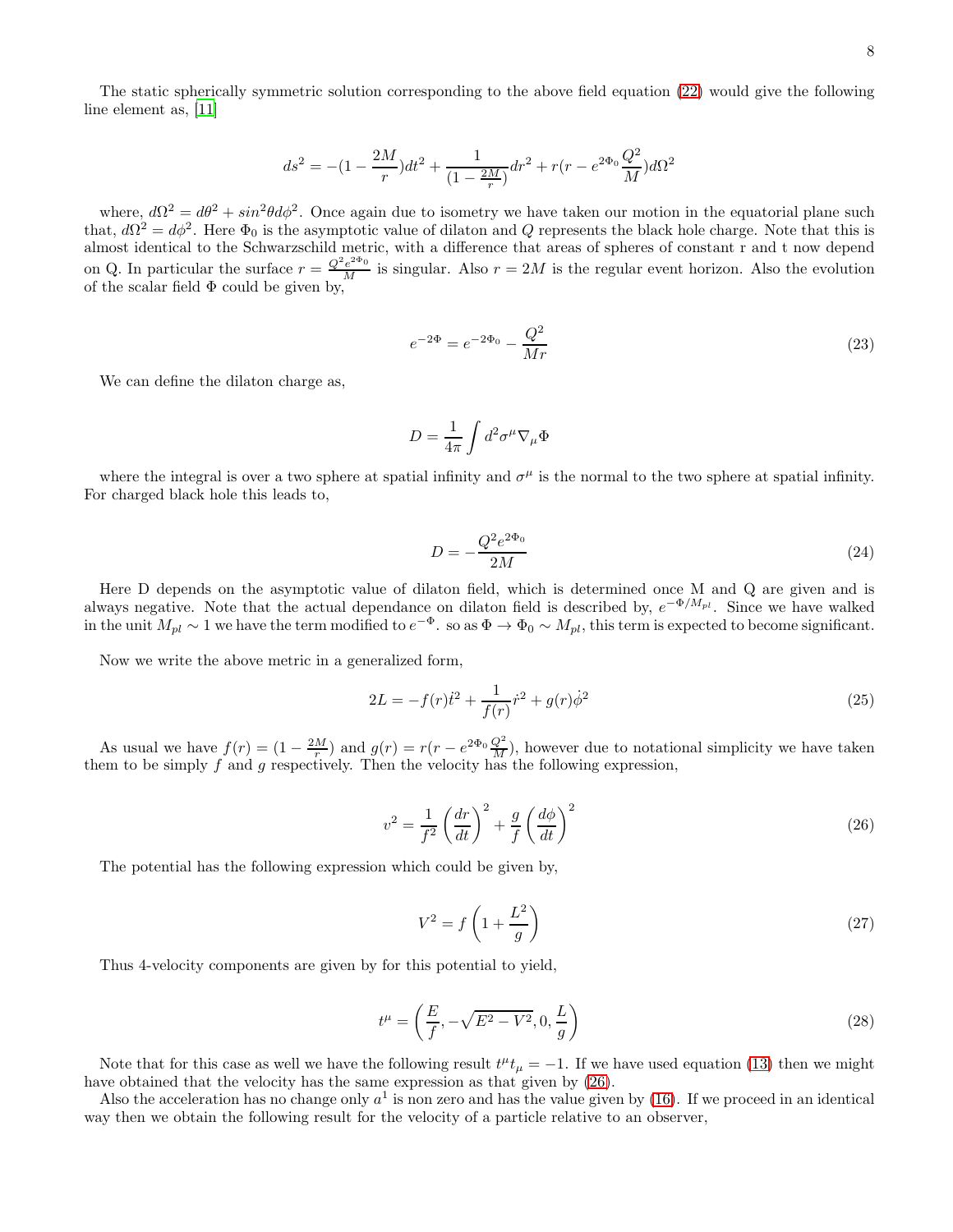$$
v^2 = 1 - \frac{4}{E_1^2 E_2^2 \left[ \left( \frac{1}{E_1^2} + \frac{1}{E_2^2} \right) + \frac{1}{g} \left( \frac{L_1}{E_1} - \frac{L_2}{E_2} \right)^2 \right]^2}
$$
(29)

The most interesting part of this velocity expression corresponds to the fact that when at some finite  $r$  the quantity  $q = 0$  then  $v = 1$ . So even if it had not go to  $r = 0$  the particle is seen to move with the velocity of light. However under the same situation as above such that both the particle and the observer moves with the same impact parameter we obtain that this case is prohibited and the particle has  $v$  less than 1 for all  $r$ . This singularity corresponds to  $r = e^{2\Phi_0} \frac{Q^2}{M}$ 

However this particular result is actually an artifact of our co-ordinate system. For string theory, the statement that the spacetime has singularity when  $r = e^{2\Phi_0} \frac{Q^2}{M}$  is actually irrelevant. Since the strings do not couple to the metric  $g_{\mu\nu}$  but rather to  $e^{2\Phi}g_{\mu\nu}$ . This metric appear in string  $\sigma$  model. In terms of the string metric the effective lagrangian would become [\[11](#page-15-10)],

$$
S = \int d^4x \sqrt{-g} e^{-2\Phi} \left[ -R - 4(\nabla \Phi)^2 + F^2 \right]
$$

Hence the charged black hole metric,

$$
ds_{string}^2 = -\frac{1 - 2Me^{\Phi_0}/\rho}{1 - Q^2 e^{3\Phi_0}/M\rho}d\tau^2 + \frac{d\rho^2}{(1 - 2Me^{\Phi_0}/\rho)\left(1 - Q^2 e^{3\Phi_0}/M\rho\right)} + \rho^2 d\Omega\tag{30}
$$

This metric is identical to the metric given in equation (??) where we have just rescaled the metric by some conformal factor which is finite every where outside and on the horizon. With this choice of metric and the assumption that energy is high or radius is small we obtain the following expression for relative velocity,

<span id="page-8-1"></span>
$$
v^2 = 1 - \frac{4}{E_1^2 E_2^2 \left[ \left( \frac{1}{E_1^2} + \frac{1}{E_2^2} \right) + \frac{1}{\rho^2} \left( \frac{L_1}{E_1} - \frac{L_2}{E_2} \right)^2 \right]^2}
$$
(31)

This is completely identical to the result in equation [\(21\)](#page-4-0), however the metric is completely different, here the general form would be  $ds^2 = -\frac{f(r)}{g(r)}$  $\frac{f(r)}{g(r)}dt^2 + \frac{dr^2}{f(r)g(r)} + r^2d\Omega^2$  where  $f(r) = 1 - 2Me^{\Phi_0}/\rho$  and  $g(r) = 1 - Q^2e^{3\Phi_0}/M\rho$ . Hence we arrive at a very important result that for both the spherically symmetric solution in section [\(IV D\)](#page-14-0) and that for dilaton gravity has the same velocity profile.

### <span id="page-8-0"></span>B. Spherically Symmetric Solution in Quadratic Gravity

In this section we consider a class of alternative theories of gravity in four dimensions defined by modifying the Einstein-Hilbert action through all possible quadratic, algebraic curvature scalars, multiplied by constants or non-constantcouplings as  $([12],[24],[25])$  $([12],[24],[25])$  $([12],[24],[25])$  $([12],[24],[25])$  $([12],[24],[25])$  $([12],[24],[25])$  $([12],[24],[25])$ ,

$$
S = \int d^4x \sqrt{-g} \left[ \kappa R + \alpha_1 f_1(v) R^2 + \alpha_2 f_2(v) R_{ab} R^{ab} + \alpha_3 f_3(v) R_{abcd} R^{abcd} \right]
$$

$$
+ \alpha_4 f_4(v) R_{abcd}^* R^{abcd} - \frac{\beta}{2} \left( \nabla_a v \nabla^a v + 2V(v) \right) + L_{matter} \tag{32}
$$

where g is the determinant of the metric  $g_{ab}$ ;  $(R, R_{ab}, R_{abcd}, R^*_{abcd})$  are the Ricci scalar and tensor, the Riemann tensor and its dual [\[26\]](#page-15-25), respectively;  $L_{matter}$  is the lagrangian density for other matter; v is a scalar field;  $(\alpha_i, \beta)$ are coupling constants; and  $\kappa = (16\pi G)^{-1}$ . All other quadratic curvature terms are linearly dependent e.g., the Weyl tensor squared. Theories of this type are motivated from low energy expansion of string theory([\[27\]](#page-15-26),[\[28](#page-16-0)]).

Varying equation [\(32\)](#page-8-0) with respect to the metric and setting  $f_i(v) = 1$ , we find the modified field equations,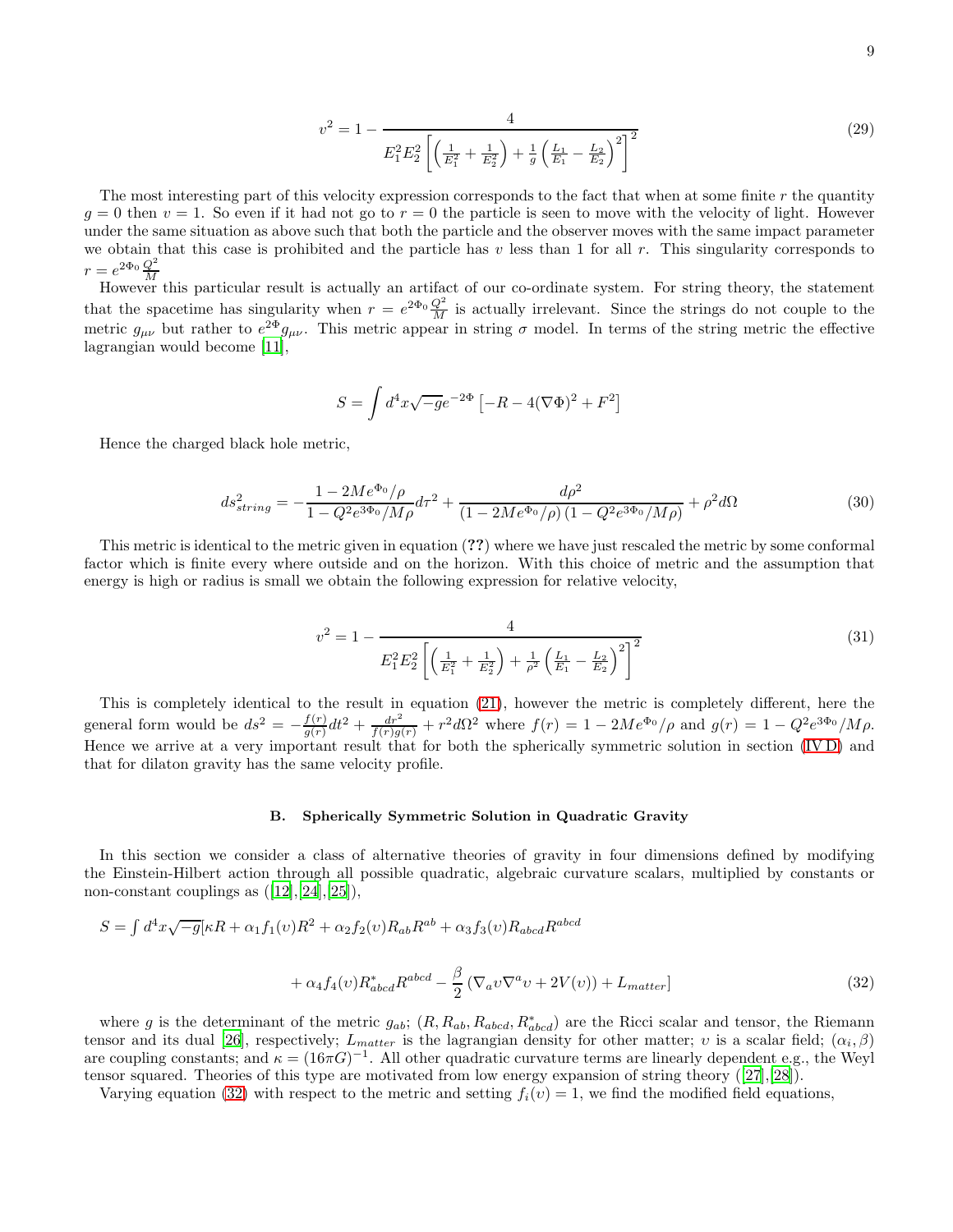$$
10\quad
$$

$$
\kappa G_{ab} + \alpha_1 H_{ab} + \alpha_2 I_{ab} + \alpha_3 J_{ab} = \frac{1}{2} T_{ab}^{matter}
$$
\n(33)

where  $T_{ab}^{matter}$  is the stress energy of matter, and,

$$
(a) H_{ab} = 2R_{ab}R - \frac{1}{2}g_{ab}R^2 - 2\nabla_{ab}R + 2g_{ab}\Box R
$$
  
\n
$$
(b) I_{ab} = \Box R_{ab} + 2R_{abcd}R^{cd} - \frac{1}{2}g_{ab}R_{cd}R^{cd} + \frac{1}{2}g_{ab}\Box R - \nabla_{ab}R,
$$
  
\n
$$
(c) J_{ab} = 8R^{cd}R_{acbd} - 2g_{ab}R^{cd}R_{cd} + 4\Box R_{ab} - 2RR_{ab} + \frac{1}{2}g_{ab}R^2 - 2\nabla_{ab}R
$$
\n(34)

with  $\nabla_a$ ,  $\nabla_{ab} = \nabla_a \nabla_b$ , and  $\square = \nabla_a \nabla^a$  the first and second order covariant derivative and the D'Alembertian. The scalar field equation can be given by,

$$
\beta \Box \upsilon - \beta \frac{dV}{d\upsilon} = -\alpha_1 R^2 - \alpha_2 R_{ab} R^{ab} - \alpha_3 R_{abcd} R^{abcd} - \alpha_4 R_{abcd}^* R^{abcd}
$$
\n(35)

The spherically symmetric solution to the above field equations imposing dynamical arguments could be written using the metric ansatz as [\[12](#page-15-11)],

$$
ds^{2} = -f_{0} \left[1 + \epsilon h_{0}(r)\right] dt^{2} + f_{0}^{-1} \left[1 + \epsilon k_{0}(r)\right] dr^{2} + r^{2} d\Omega^{2}
$$
\n(36)

and  $v = v_0 + \epsilon v_0$ , where  $f_0 = 1 - 2M_0/r$ , with  $M_0$  the bare or GR BH mass and  $d\Omega_2$  is the line element on two sphere. The free functions  $(h_0, k_0)$  are small deformations about the Schwarzschild metric.

The scalar field equation can be solved to yield,

 $\tilde{h}$ 

$$
v_0 = \frac{\alpha_3}{\beta} \frac{2}{M_0 r} \left( 1 + \frac{M_0}{r} + \frac{4M_0^2}{3r^2} \right)
$$
 (37)

We can use this scalar field solution to solve modified field equations to linear in  $\epsilon$ . Requiring the metric to be asymptotically flat and regular at  $r = 2M_0$ , we find the unique solution  $h_0 = F\left(1 + \tilde{h_0}\right)$  and  $K_0 = -F\left(1 + \tilde{h_0}\right)$ , where  $F = -(49/40)\zeta(M_0/r)$  and,

$$
\tilde{h}_0 = \frac{2M_0}{r} + \frac{548}{147} \frac{M_0^2}{r^2} + \frac{8}{21} \frac{M_0^3}{r^3} - \frac{416}{147} \frac{M_0^4}{r^4} - \frac{1600}{147} \frac{M_0^5}{r^5}
$$
\n
$$
\tilde{h}_0 = \frac{58}{49} \frac{M_0}{r} + \frac{76}{49} \frac{M_0^2}{r^2} - \frac{232}{21} \frac{M_0^3}{r^3} - \frac{3488}{147} \frac{M_0^4}{r^4} - \frac{7360}{147} \frac{M_0^5}{r^5}
$$
\n(38)

Here we have defined the dimensionless coupling function  $\zeta = \frac{\alpha_3^2}{\beta \kappa M_0^4}$ , which is of the order of  $\epsilon$ . Such a solution is most general for all dynamical, algebraic, quadratic gravity theories, in spherical symmetry. We can define the physical mass  $M = M_0 [1 + (49/80)\zeta]$ , such that only modified metric components become  $g_{tt} = -f(1+h)$  and  $g_{rr} = f^{-1}(1+k)$  where  $h = \zeta/(3f)(M/r)^3 \tilde{h}$  and  $k = -(\zeta/f)(M/r)^2 \tilde{k}$ , and

<span id="page-9-0"></span>
$$
\tilde{h} = 1 + \frac{26M}{r} + \frac{66}{5} \frac{M^2}{r^2} + \frac{96}{5} \frac{M^3}{r^3} - \frac{80M^4}{r^4}
$$
\n(39)

<span id="page-9-1"></span>
$$
\tilde{k} = 1 + \frac{M}{r} + \frac{52}{3} \frac{M^2}{r^2} + \frac{2M^3}{r^3} + \frac{16M^4}{5r^4} - \frac{368}{3} \frac{M^5}{r^5}
$$
\n
$$
\tag{40}
$$

where  $f = 1 - 2M/r$ . Note from the above expression for metric element that Physical observables are related to renormalized mass  $M$  not on bare mass  $M_0$ .

In this case the lagrangian has the specific form given by,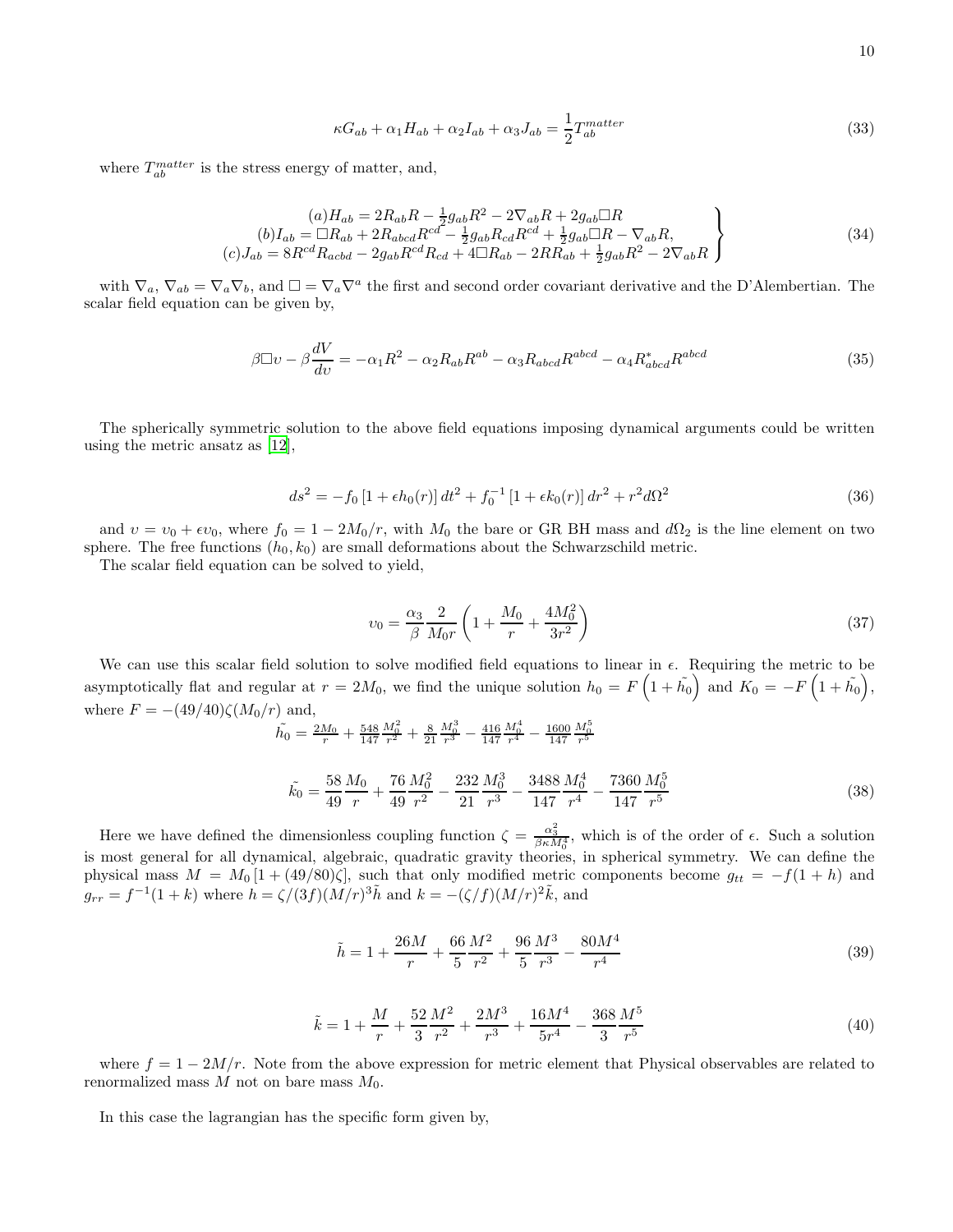

<span id="page-10-0"></span>FIG. 5: The figure shows variation of  $v^2$  with test particle angular momentum  $L_2$  for different choices of  $E_2$ .



<span id="page-10-1"></span>FIG. 6: The figure shows variation of  $v^2$  with test particle energy for different observer energy and test particle angular momenta.

$$
2L = -f(r)\left[1 + h(r)\right]\dot{t}^2 + \frac{\left[1 + k(r)\right]}{f(r)}\dot{r}^2 + r^2\dot{\phi}^2;\tag{41}
$$

from this we can easily found components of velocity by differentiation. Since the lagrangian does not involve time we have two conserved quantities,  $E$  the energy per particle mass and  $L$  the angular momentum per particle mass given by,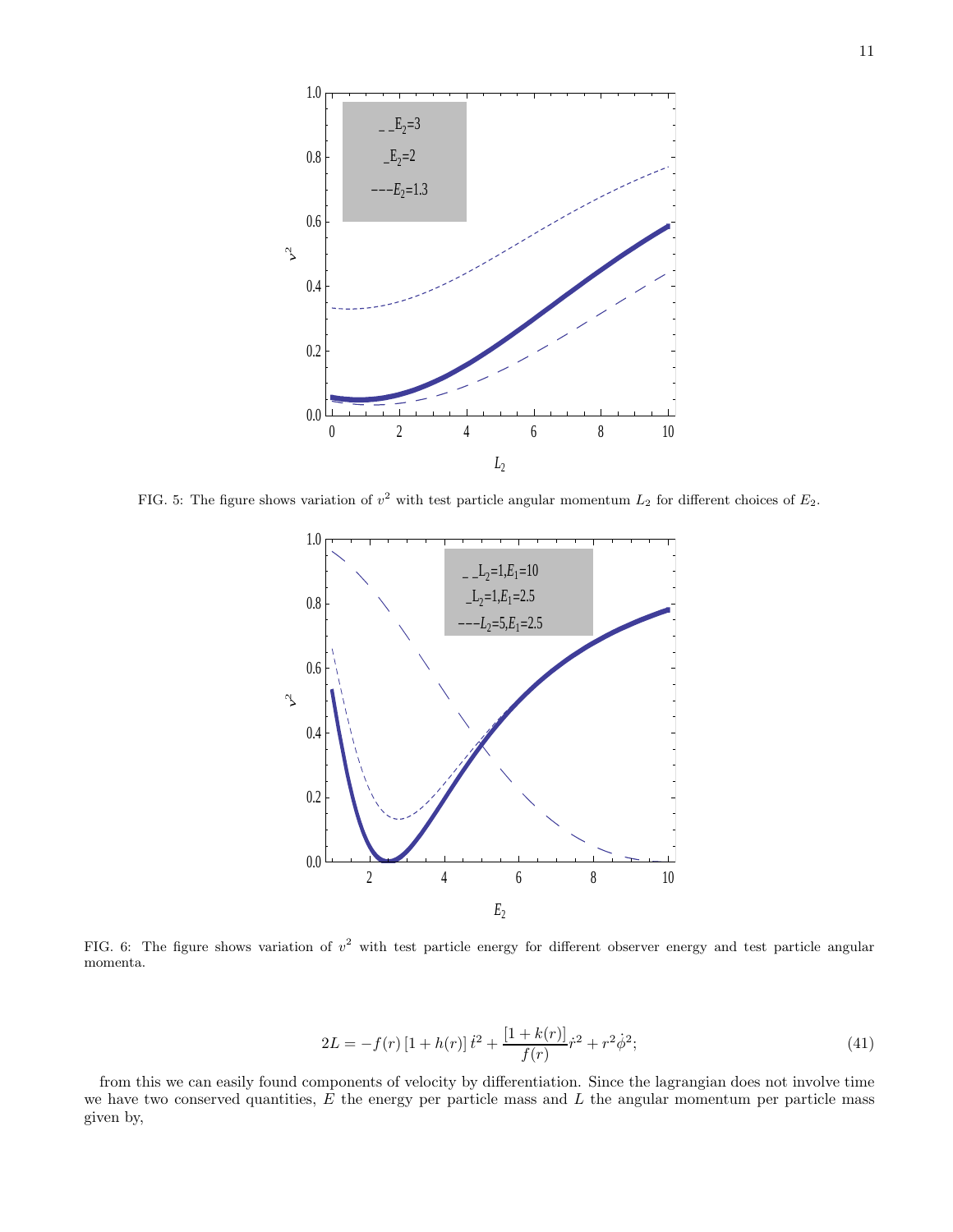

FIG. 7: The figure shows variation of  $v^2$  with test particle energy and radial distance.

<span id="page-11-0"></span>

<span id="page-11-1"></span>FIG. 8: The figure shows variation of  $\Delta v^2$  with  $E_2$ .

$$
E = -\frac{\partial L}{\partial t} = f(r)\left[1 + h(r)\right]\dot{t}
$$
  
\n
$$
L = \frac{\partial L}{\partial \dot{\phi}} = r^2 \dot{\phi}
$$
\n(42)

where the time derivatives are with respect to affine co-ordinate  $\tau$ . Finally the equation of motion would be given by [\[12\]](#page-15-11),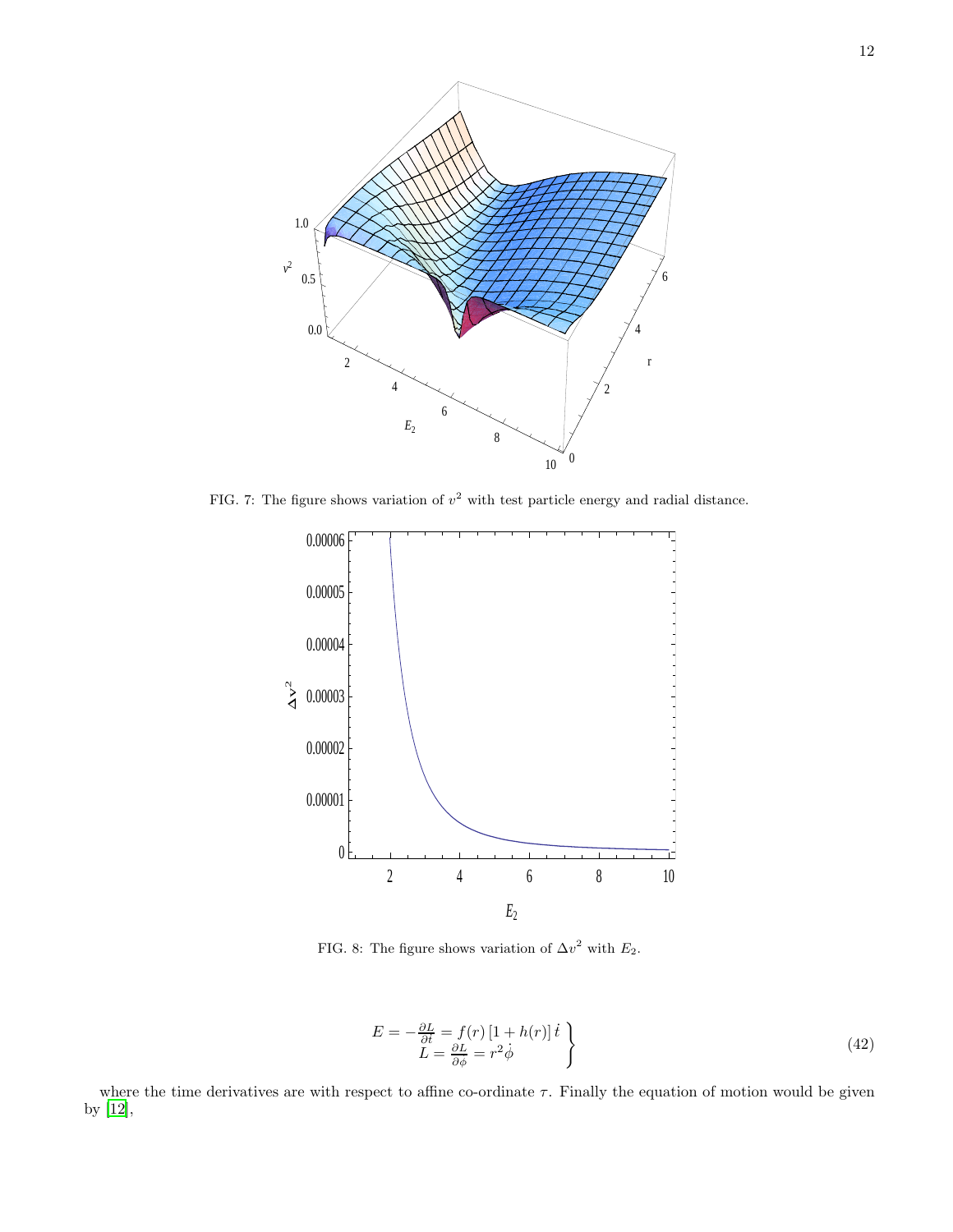

<span id="page-12-0"></span>FIG. 9: The figure shows variation of  $\Delta v^2$  with  $L_2$ .

$$
\left(\frac{dr}{d\tau}\right)^2 = V_{eff}^{GR} - \left[E^2 h(r) + V_{eff}^{GR} k(r)\right] = V_{eff}
$$
\n(43)

where we have obtained  $V_{eff}^{GR} = E^2 - f(r) \left[1 + \frac{L^2}{r^2}\right]$  $\frac{L^2}{r^2}$ . Then the 4-velocity vector could be given by,

$$
t^{\mu} = \left(\frac{E}{f(1+h)}, \sqrt{V_{eff}}, 0, \frac{L}{r^2}\right)
$$
\n(44)

we can easily check that  $t^{\mu}t_{\mu} = -1$ . Now we can proceed in an identical way as presented in the previous two sections and that finally leads to the following expression for relative velocity of a particle with respect to an observer in this space-time to yield,

$$
v^{2} = v_{GR}^{2} - \Delta v^{2} = 1 - \frac{4}{E_{1}^{2}E_{2}^{2}\left[\left(\frac{1}{E_{1}^{2}} + \frac{1}{E_{2}^{2}}\right) + \frac{1}{\rho^{2}}\left(\frac{L_{1}}{E_{1}} - \frac{L_{2}}{E_{2}}\right)^{2}\right]^{2}} - \frac{2f^{2}}{E_{1}^{2}E_{2}^{2}\left[1 - \frac{fL_{1}L_{2}}{E_{1}E_{2}r^{2}} - \sqrt{E_{1}^{2} - V_{1}^{2}}\sqrt{E_{2}^{2} - V_{2}^{2}}\right]^{3}}}{\left[h\left(1 - \frac{fL_{1}L_{2}}{E_{1}E_{2}r^{2}} - \sqrt{E_{1}^{2} - V_{1}^{2}}\sqrt{E_{2}^{2} - V_{2}^{2}}\right) + 2\left(\frac{V_{1}V_{2}}{E_{1}E_{2}}\left(h + k + \frac{1}{2}\left(E_{1}\frac{\delta V_{1}}{V_{1}^{2}} + E_{2}\frac{\delta V_{2}}{V_{2}^{2}}\right)\right) + \frac{L_{1}L_{2}fh}{r^{2}E_{1}E_{2}}\right)\right]}\n\tag{45}
$$

where we have defined  $V_1 = V_{eff}^{GR}(E_1, L_1)$  and similarly  $V_2 = V_{eff}^{GR}(E_2, L_2)$  with similar interpretation such that  $\delta V = -hE^2 - kV_{eff}^{GR}$ . Here the quantities  $f, h, k$  are defined earlier, among them  $f(r) = 1 - 2M/r$  and  $h, k$  are given by equations [\(39\)](#page-9-0) and [\(40\)](#page-9-1). Also note that first two terms are just the velocity expression we have obtained in equation [\(21\)](#page-4-0) for a general spherically symmetric solution and in equation [\(31\)](#page-8-1) for dilaton coupled gravity and refereed to  $v_{GR}^2$ . Also note that the last term which is the correction term due to alternative gravity has a negative contribution and when  $\zeta = 0$  then we recover our original equation [\(21\)](#page-4-0).

Figure[-5](#page-10-0) and figure[-6](#page-10-1) represents the variation of  $v^2$  with test particle angular momentum and energy respectively, as well as figure[-7](#page-11-0) represents the variation with both test particle energy and radial distance. We can very easily verify by comparison with previous graphs that the effect of introducing quadratic terms in the action alters the velocity profile near  $r = 0$  and for low test particle energy and angular momentum. The effect of test particle energy and angular momentum on the extra piece  $\delta v^2$  is shown in the figure[-8](#page-11-1) and figure[-9,](#page-12-0) which verifies our previous assertion. At low energy and angular momentum the velocity is mostly dictated by the gravitational effect of the source and that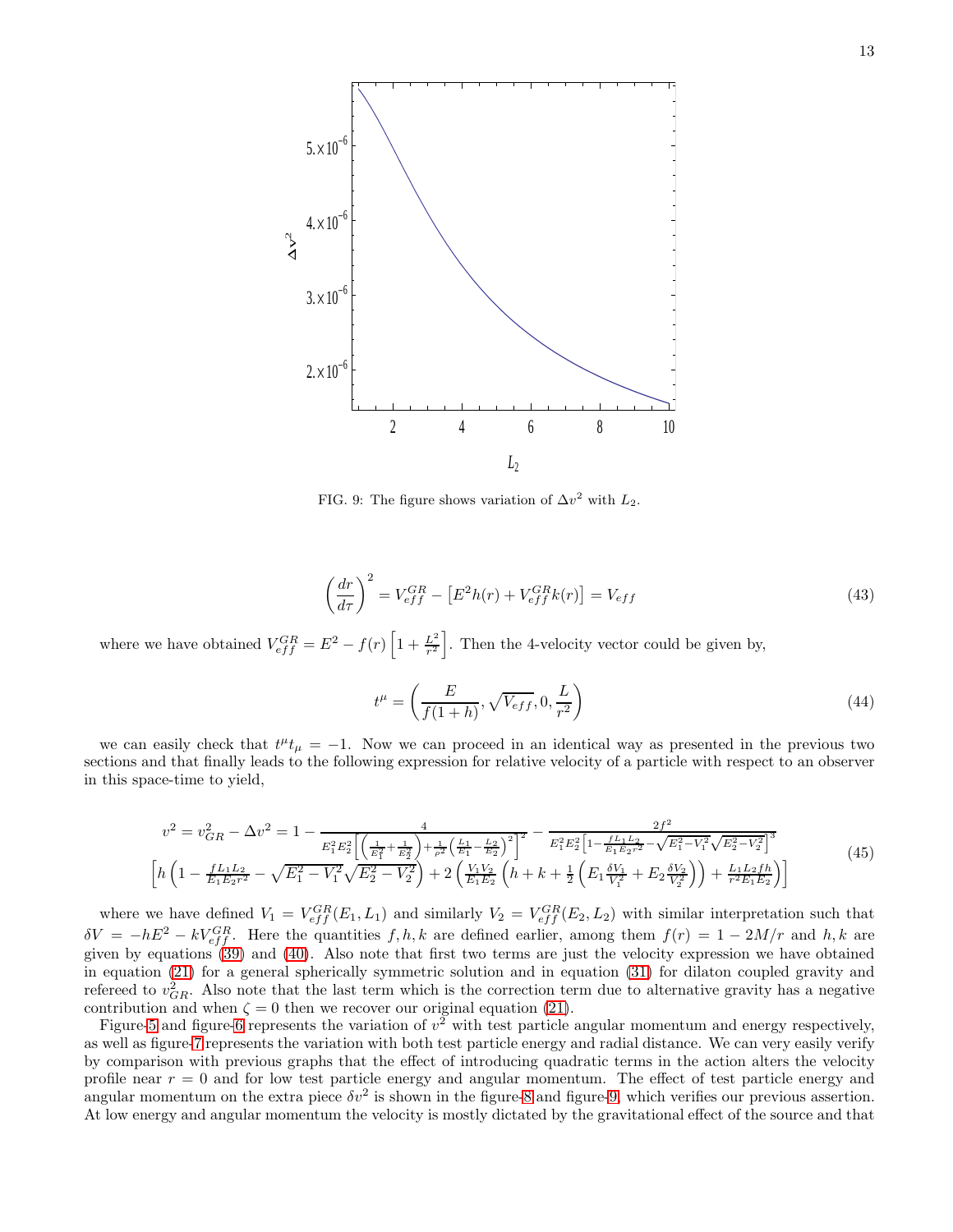is when the effect of introduction of quadratic terms could be evident. Hence the above result can be interpreted as a astrophysical manifestation of the stringy signature, as these quadratic terms come from some high energy effective string theory.

### C. Motion in Einstein-Maxwell-Gauss-Bonnet Gravity

Theories with extra spatial dimension have been an active area of interest even since the original work of Kaluza and Klein, and the advent of string theory which predicts the presence of extra spatial dimension. Among many alternatives the Brane world scenario is considered as a strong candidate which has theoretical basis in some underlying string theory. Usually, the effect of string theory on classical gravitational physics([\[25\]](#page-15-24),[\[31\]](#page-16-1)) is investigated by means of a low energy effective action, which in addition to the Einstein-Hilbert action contain squares and higher powers of curvature term. However the field equations become fourth order and brings in ghosts [\[29\]](#page-16-2). In this context Lovelock [\[30\]](#page-16-3) showed that if the higher curvature terms appear in a particular combination, the field equation become second order and consequently the ghosts disappear.

In Einstein-Maxwell-Gauss-Bonnet (EMGB) gravity, the action in five dimensional spacetime  $(M, g_{\mu\nu})$  can be written as,

$$
S = \frac{1}{2} \int_{M} d^{5}x \sqrt{-g} \left[ R + \alpha L_{GB} + L_{matter} \right],\tag{46}
$$

where  $L_{GB} = R_{\alpha\beta\gamma\delta}R^{\alpha\beta\gamma\delta} - 4R_{\mu\nu}R^{\mu\nu} + R^2$  is the GB Lagrangian and  $L_{matter} = F^{\mu\nu}F_{\mu\nu}$  is the Lagrangian for the electromagnetic field. Here  $\alpha$  is the coupling constant of the GB term having dimension  $(length)^2$ . As  $\alpha$  is regarded as inverse string tension, so  $\alpha \geq 0$ .

The gravitational and electromagnetic field equations obtained by varying the above action with respect to  $g_{\mu\nu}$  and  $A_{\mu}$  we could have obtained (see [\[32\]](#page-16-4)),

$$
G_{\mu\nu} - \alpha H_{\mu\nu} = T_{\mu\nu}
$$
  
\n
$$
\nabla_{\mu} F^{\mu}_{\nu} = 0
$$
  
\n
$$
H_{\mu\nu} = 2 \left[ RR_{\mu\nu} - 2R_{\mu\lambda} R^{\lambda}_{\mu} - 2R^{\gamma\delta} R_{\mu\gamma\nu\delta} + R^{\alpha\beta\gamma}_{\mu} R_{\nu\alpha\beta\gamma} \right] - \frac{1}{2} g_{\mu\nu} L_{GB}
$$
\n
$$
(47)
$$

where  $T_{\mu\nu} = 2F_{\mu}^{\lambda}F_{\lambda\nu} - \frac{1}{2}F_{\lambda\sigma}F^{\lambda\sigma}g_{\mu\nu}$  is the electromagnetic field tensor.

A spherically symmetric solution to the above action has been obtained by [\[33\]](#page-16-5) and the line element is given by,

<span id="page-13-1"></span>
$$
ds^{2} = -g(r)dt^{2} + \frac{dr^{2}}{g(r)} + r^{2}d\Omega_{3}^{2},
$$
\n(48)

where the metric co-efficient is,

<span id="page-13-0"></span>
$$
g(r) = K + \frac{r^2}{4\alpha} \left[ 1 \pm \sqrt{1 + \frac{8\alpha \left( m + 2\alpha \mid K \mid \right)}{r^4} - \frac{8\alpha q^2}{3r^6}} \right] \tag{49}
$$

Here K is the curvature,  $m + 2\alpha \mid K \mid$  is the geometrical mass and  $d\Omega_3^2$  is the metric of a 3D hypersurface such that,

$$
d\Omega_3^2 = d\theta_1^2 + \sin^2\theta_1 \left(d\theta_2^2 + \sin^2\theta_2 d\theta_3^2\right)
$$
\n
$$
(50)
$$

The range is given by  $\theta_1, \theta_2 : [0, \pi]$ . We assume that there is a constant charge q at  $r = 0$  and the vector potential be  $A_{\mu} = \Phi(r)\delta_{\mu}^{0}$  such that  $\Phi(r) = -\frac{q}{2r^2}$ .

In this metric the metric function  $g(r)$  will be real for  $r \geq r_0$  where  $r_0^2$  is the largest real solution of the cubic equation,

$$
3z3 + 24\alpha (m + 2\alpha | K |) z - 8\alpha q2 = 0
$$
 (51)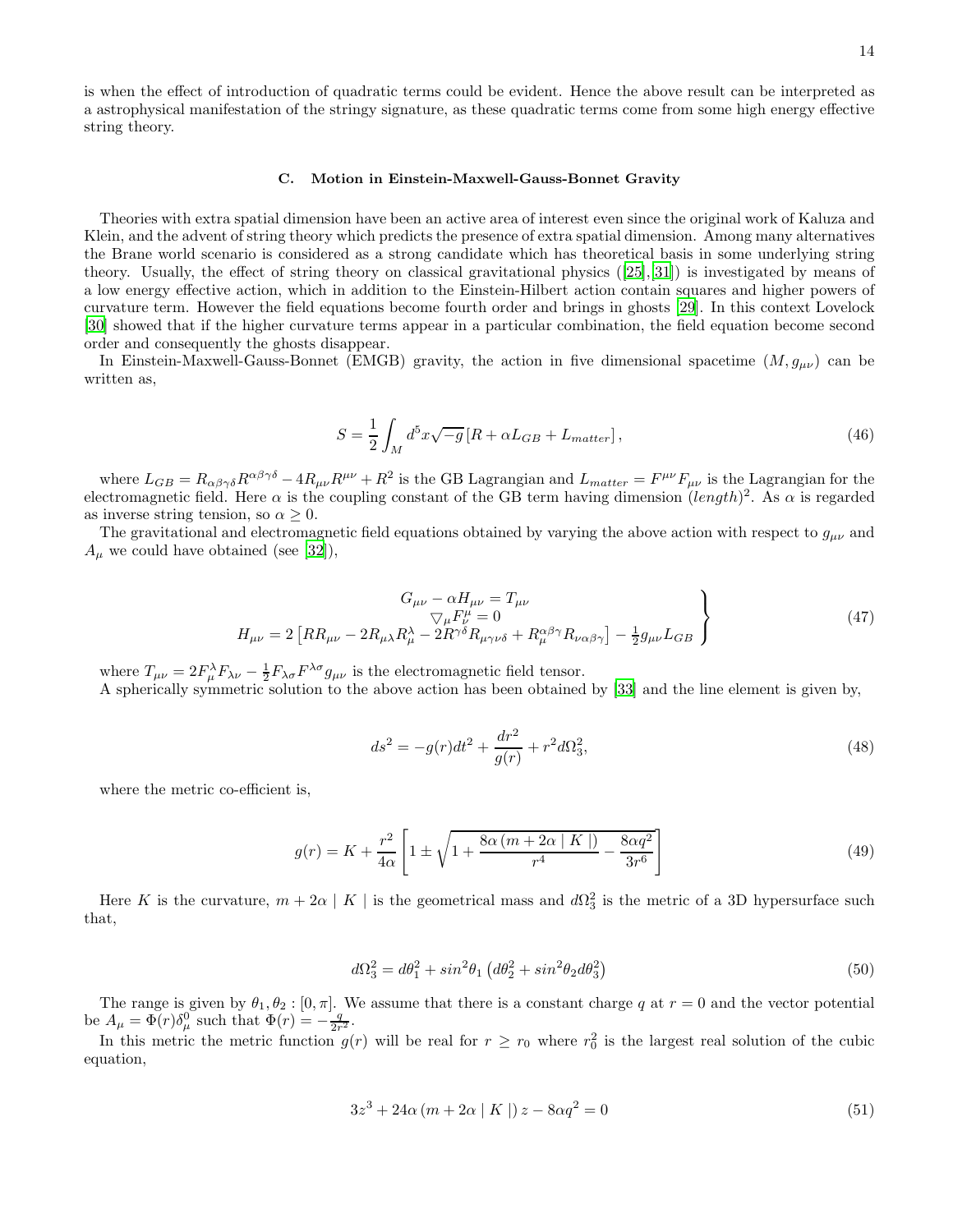By a transformation of the radial co-ordinates we can show that  $r = r_0$  is an essential singularity of the spacetime. We shall choose  $K = 1$  and shall consider the −ve sign in front of square root of equation [\(49\)](#page-13-0) which leads to asymptotically flat solution.

However note that the line element as presented in equation [\(48\)](#page-13-1) is exactly of the same form as we have used in equation [\(1\)](#page-0-0). Thus the velocity of a test particle relative to an observer would have the same form as presented in equation [\(21\)](#page-4-0). Thus all the properties of this velocity remain valid in this EMGB gravity and shows the usefulness of our definition of velocity.

#### D. Motion in F(R) gravity

General Relativity (GR) is a widely accepted as a fundamental theory relating matter energy density to geometric properties of spacetime. The standard big-bang cosmological model can explain the evolution of the universe well except inflation and late time cosmic acceleration. Although many scalar field models have been constructed in the frame work of string theory and supergravity to explain inflation but Cosmic Microwave Background radiation still do not show any evidence in favor of a particular model. The same kind of approach is also taken to explain cosmic acceleration by introducing different dark energy models where also concrete observation is still lacking.

Thus one of the simplest choice is to modify GR action by introducing a term  $F(R)$  in the lagrangian, where F is an arbitrary function of scalar curvature R. There exists two methods for deriving field equations, first, by varying the action with respect to metric tensor  $g_{\mu\nu}$ . The other method called Palatini method should not be discussed here In $F(R)$  gravity  $(34,35,36,37)$ , the scalar curvature R in the Einstein-Hilbert action

$$
S_{EH} = \int d^4x \sqrt{-g} \left( \frac{R}{16\pi} + L_{matter} \right), \qquad (52)
$$

gets replaced by an appropriate function of scalar curvature:

$$
S_{F(R)} = \int d^4x \sqrt{-g} \left( \frac{F(R)}{16\pi} + L_{matter} \right) \tag{53}
$$

Varying this action we readily obtain the corresponding field equation to be given by,

<span id="page-14-1"></span>
$$
\frac{1}{2}g_{\mu\nu}F(R) - R_{\mu\nu}F'(R) - g_{\mu\nu}\Box F'(R) + \nabla_{\mu}\nabla_{\nu}F'(R) = -4\pi T_{matter\mu\nu}
$$
\n(54)

Several solutions (often exact) to this field equation may be found but due to complicated nature of field equations the number of such exact solutions are much less than that in general relativity. Without any matter and assuming the Ricci tensor to be covariantly constant equation [\(54\)](#page-14-1) reduces to the following algebraic equation,

$$
0 = 2F(R) - RF'(R) \tag{55}
$$

From the above equation we can show that Schwarzchild-(anti-)de Sitter space is an exact vacuum solution to it. Thus the respective line element would be given by,

<span id="page-14-0"></span>
$$
ds^{2} = -\left(1 - \frac{2M}{r} \mp \frac{r^{2}}{L^{2}}\right)dt^{2} + \left(1 - \frac{2M}{r} \mp \frac{r^{2}}{L^{2}}\right)^{-1}dr^{2} + r^{2}d\Omega^{2}
$$
\n(56)

Here the minus and plus sign corresponds to de Sitter and anti de Sitter space respectively,  $M$  is the mass of the black hole and L is the length parameter of (anti-)de Sitter space, which is related to the curvature  $R = \pm \frac{12}{L^2}$  (the plus sign corresponds to de Sitter space and minus sign corresponds to anti de Sitter space).

The vacuum solution for  $F(R)$  gravity also has the same form as we have used in equation [\(1\)](#page-0-0). Thus all the results of section will remain valid here as well. Hence the relative velocity will have the same characteristics in vacuum solution for  $F(R)$  gravity theory as well. This justifies our assertion as stated in section [II](#page-1-0).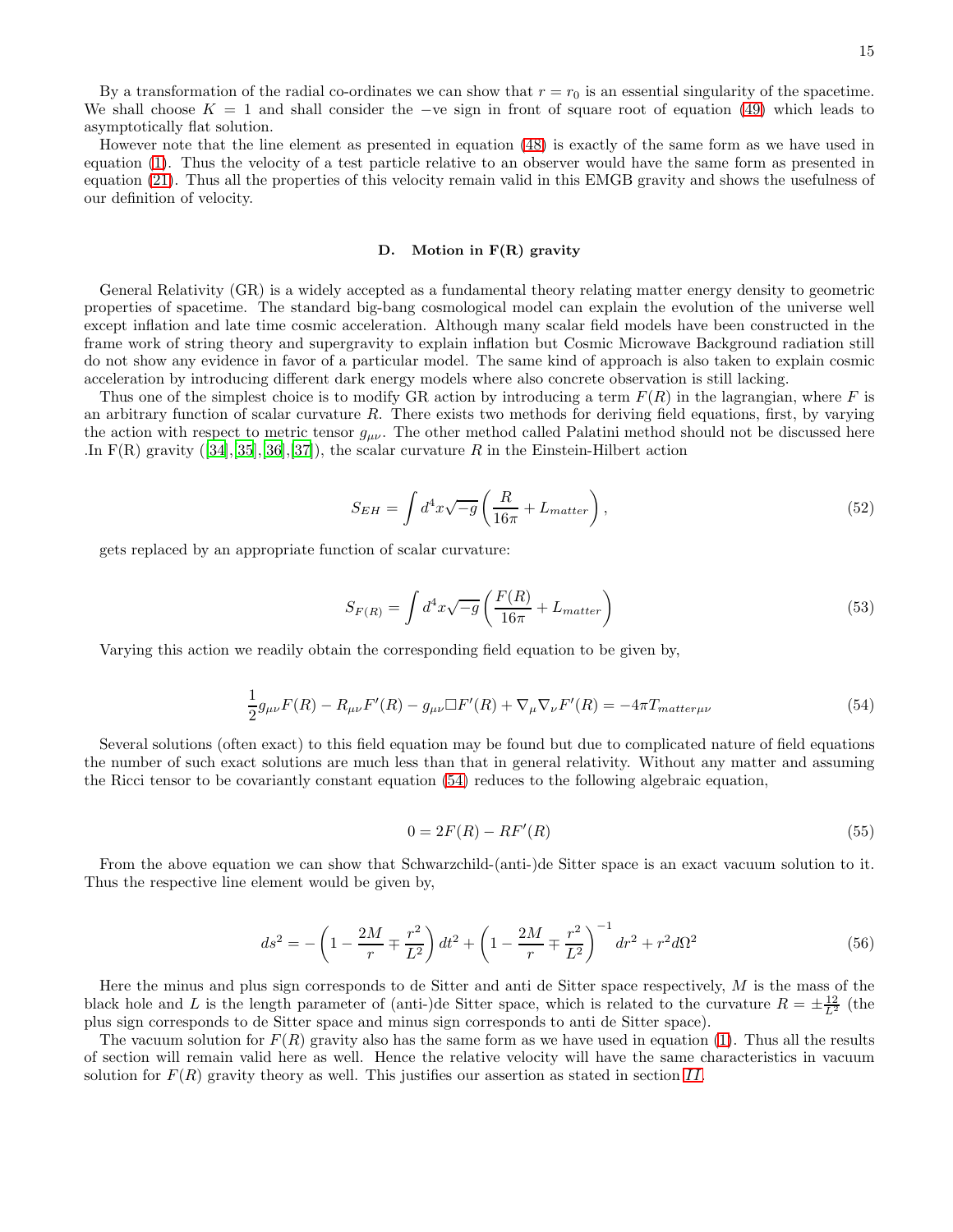## V. DISCUSSION

We have shown that velocity of any ingoing particle with respect to observer sets as defined in the section  $(II)$  $(II)$  $(II)$  for a general spherically symmetric potential with unit 2-sphere is always less than that of light outside the singular point, it approaches the speed of light as  $r \to 0$ . However the notion of static observers are not valid for  $r \leq 2M$ . It is valid only for region outside the event horizon. Thus we have defined ingoing observers and determine velocity with respect to the observer. We found that velocity of the test particle always remain less than 1. For a different choice of metric with a function on 2-sphere we found that the velocity is always less than 1 which may not be self-evident in one set of co-ordinates, but by going to another set we have actually shown that the previous results are retained. Finally the spherically symmetric solution in quadratic gravity shows another instance of the correctness of our result. However there we have obtained a correction factor to the velocity expression due to presence of quadratic terms and hence this directly shows that the velocity profile of an object differ considerably in alternative theories from the result in Einstein gravity. However that particular correction term would be Planck suppressed and hence very difficult to observe, however just out side the event horizon of the BH, where the tidal effects are huge these effects can in principle be observed. For the other two theories we have obtained the same expression as for the general spherically symmetric model. Thus they follow our previous assertion connecting to the relative velocity of a test particle. Also it should be noted that the above analysis is not restricted to Einstein gravity or the solutions we have discussed, it can also be applied to other spherically symmetric black hole solutions in other modified gravity theories. Also it could be extended to higher dimensional black holes. Extension to rotating black holes would be an interesting work for the future.

### Acknowledgments

The author thanks prof. Subenoy Chakraborty of Jadavpur University and Prof. Soumitra Sengupta of IACS for helpful discussion. The author also thanks DST, Govt. of India for awarding KVPY fellowship. He gratefully thanks IUCAA, Pune, for warm hospitality where a part of this work was done.

- <span id="page-15-0"></span>[1] Landau, L. & Lifschitz, E., 1971, *The Classical Theory of Fields*, 3rd ed. (Addison-Wesley, Reading, Massachusetts)
- <span id="page-15-1"></span>[2] Wald, R. M., 1984 *General Relativity* (University of Chicago Press, Chicago, Illinois)
- <span id="page-15-2"></span>[3] Bergmann, P. G., 1942 *Introduction to The Theory of Relativity* (Prentice-Hall, New York)
- <span id="page-15-3"></span>[4] Moller, C., 1972 *The Theory of Relativity*, 2nd ed. (Oxford University Press, Delhi)
- <span id="page-15-4"></span>[5] Crawford, P. and Tereno, I., 2002, Gen. Relativity Gravitation 34, 2075
- <span id="page-15-5"></span>[6] Janis, A. 1977, phys. Rev. D 15, 3068
- <span id="page-15-6"></span>[7] Bolo ′ s, V.J. 2011, preprint [gr-qc/0506032v](http://arxiv.org/abs/gr-qc/0506032)4
- <span id="page-15-7"></span>[8] Ellis, G. F. R., Nel, S. D., Maartens, R., Stoeger, W. R. and Whitman, A.P. 1985, Phys. Rep. 124, 315
- <span id="page-15-8"></span>[9] Bolo ′ s, V. J., 2006 J. Geom. Phys. 56, 813
- <span id="page-15-9"></span>[10] Chakraborty, Sumanta and Chakraborty Subenoy, 2011 Can. J. Phys. 89, 689 [\[arXiv:1109.0676](http://arxiv.org/abs/1109.0676) [gr-qc], 2011]
- <span id="page-15-10"></span>[11] Garfinkle, D., Horowitz, G. T. and Strominger, A. 1991 Phys. Rev. D 43, 3140
- <span id="page-15-11"></span>[12] Yunes, N. and Stein, L. C. 2011 Phys. Rev. D 83, 104002
- <span id="page-15-12"></span>[13] Teller, E.F. and Wheeler, J. A. 1992 *Spacetime Physics: Introduction to Special Relativity* (W. H. Freeman, San Fransisco)
- <span id="page-15-17"></span>[14] Coleman, S. 1983 in *The Unity of the Fundamental Interactions*, edited by A.Zichichi (Plenum, London)
- <span id="page-15-18"></span>[15] De Vega, H. J. and Sanchez, N. 1988 Nucl.phys. B309, 552
- <span id="page-15-19"></span>[16] Bekenstein, J. 1972 Phys. Rev. D 5, 1239
- <span id="page-15-20"></span>[17] Bekensein, J. 1975 Ann.phys. (N.Y.) 91, 75
- <span id="page-15-21"></span>[18] Bocharova, N., Broonikov, K. and Melnikov, V. 1970 Vestn.Mosk.Univ.Fiz.Astron. 6, 706
- <span id="page-15-22"></span>[19] Witten. E. (ed.) 1962 *Gravitation: An Introduction to Current Reaserch*, (Wiley, N.Y.)
- <span id="page-15-13"></span>[20] Caldwell, R. R., Kamionkowski, M. and Weinberg, N. N. 2003 Phys. Rev. Lett 91, 071301
- <span id="page-15-14"></span>[21] Nojiri, S. and Odinstov, S. D. 2003 Phys. Rev. D 68, 123512
- <span id="page-15-15"></span>[22] Nojiri, S. and Odinstov, S. D. [arXiv:0807.0685](http://arxiv.org/abs/0807.0685)
- <span id="page-15-16"></span>[23] Nojiri, S. and Odinstov, S. D. 2011 Phys. Rep. 505, 59
- <span id="page-15-23"></span>[24] Mignemi, S. and Stewart, N. R. 1993 Phys. Lett. B 298, 299
- <span id="page-15-24"></span>[25] Green, M. B., Schwarz, J. H. and Witten, E. 1987 *Cambridge Monograph on mathematical physics* (Cambridge university press, Cambridge, England)
- <span id="page-15-25"></span>[26] Alexander, S. and Yunes, N. 2009 Phys. Rep. 480, 1
- <span id="page-15-26"></span>[27] Boulware, D. G. and Deser, S. 1985 Phys. Review Lett. 55, 2656